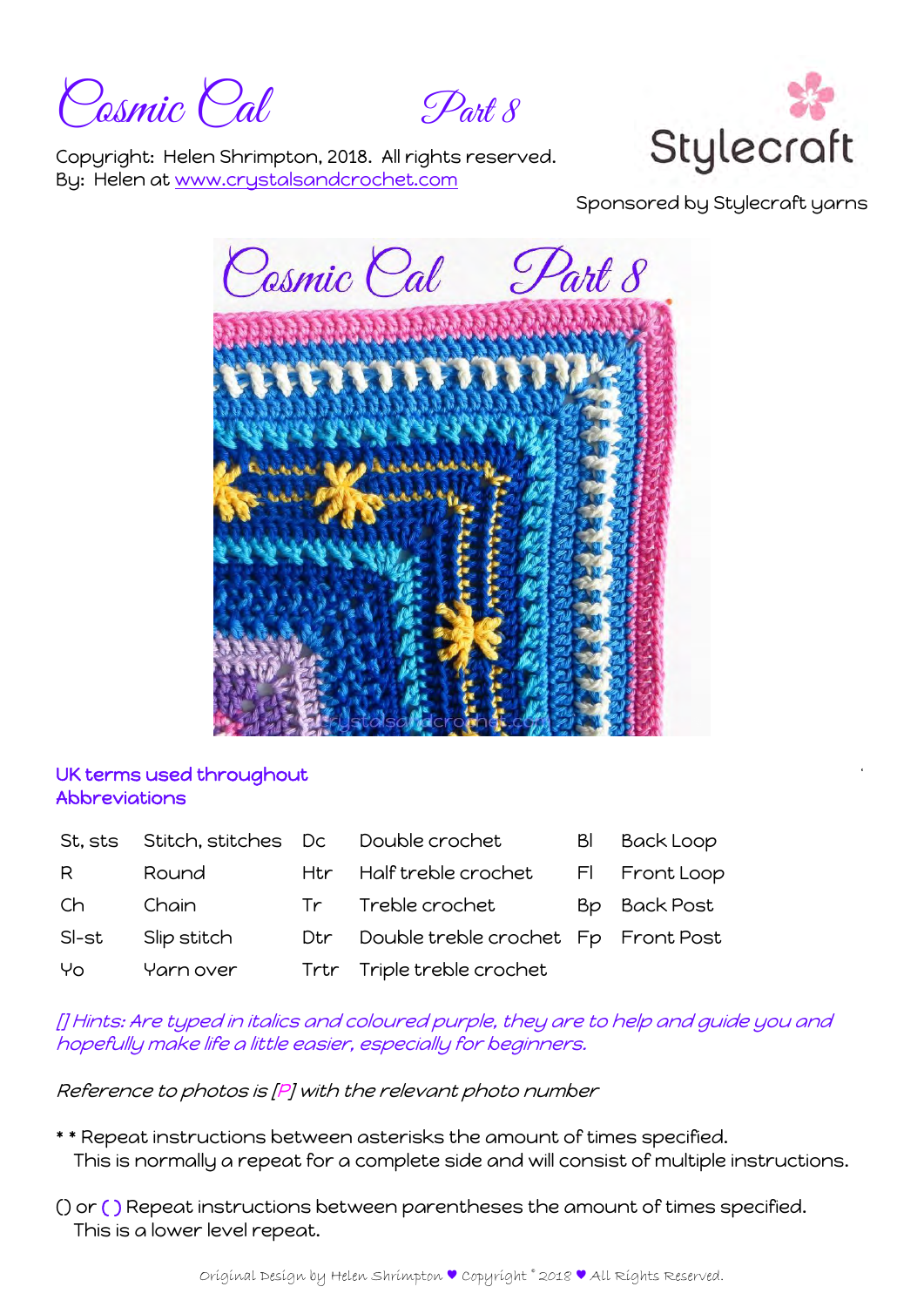## Special Stitches

There are no special stitches in this part.

84. Join with a standing dc between last 2 sts of any long side [P1], miss next st, \*Short side: in 2 ch corner space (dc, 2 ch, dc), (miss next st, dc between sts) 203 times,

Long side: in 2 ch corner space (dc, 2 ch, dc), (miss next st, dc between sts) 231 times. \* [P2,3]

Repeat from \* to \* twice, omit last dc. Join to standing dc with a sl-st. Stitch count: Short side: 205 dc, 1 x 2 ch corner space. Long side: 233 dc,  $1 \times 2$  ch corner space.



85. 3 ch, [*counts as tr*], tr in next st, [P1] \*Short side: in 2 ch corner space (2 tr, 2 ch, 2 tr), tr in next 205 sts,

Long side: in 2 ch corner space (2 tr, 2 ch, 2 tr), tr in next 233 sts. \* [P2,3]

Repeat from \* to \* twice, omit last 2 tr. Join to top of 3 ch with a sl-st. Stitch count: Short side: 209 tr, 1 x 2 ch corner space. Long side: 237 tr,  $1 \times 2$  ch corner space.

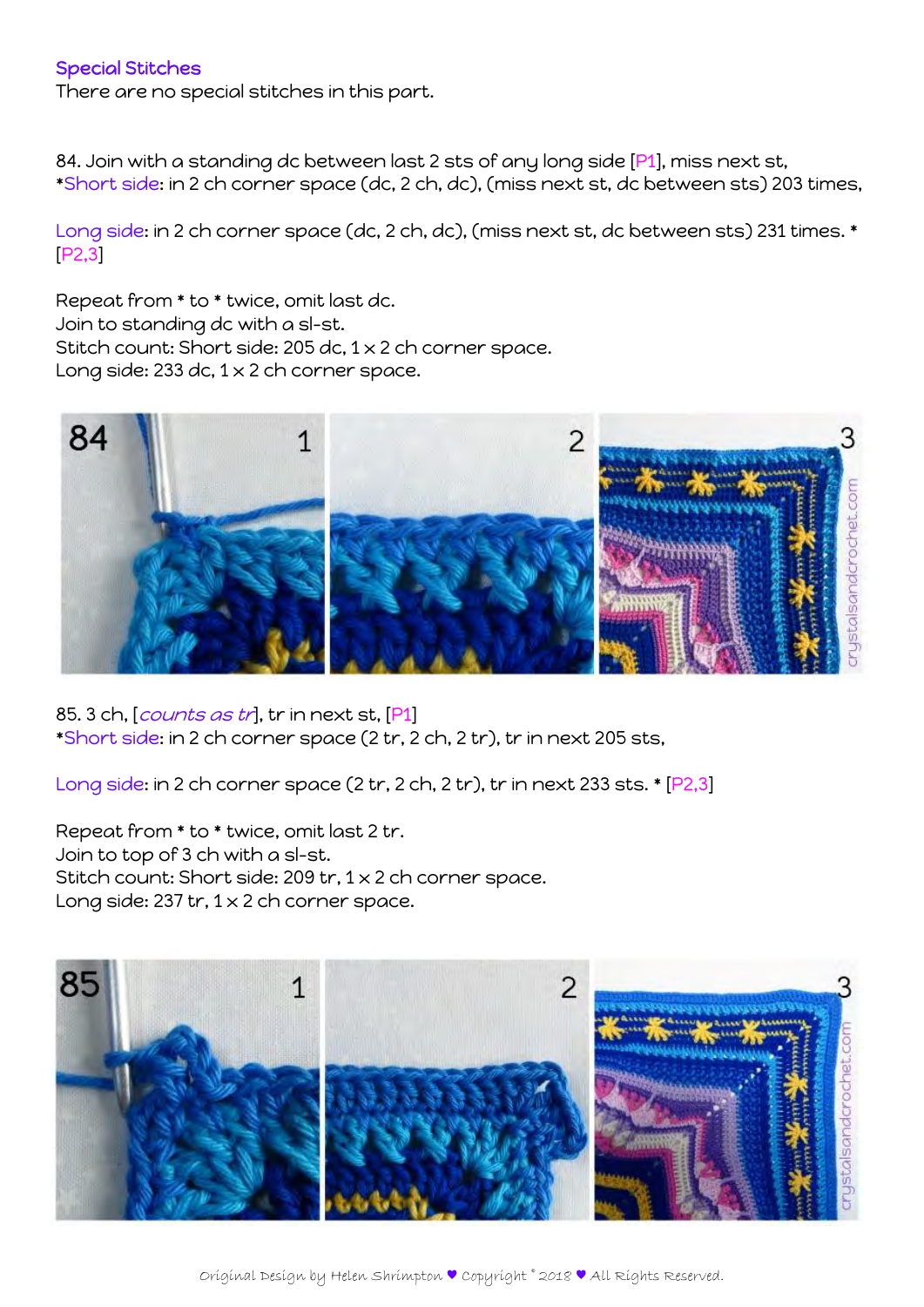86. 4 ch [counts as tr plus 1 ch], miss next st, tr in next st, 1 ch, miss next st, [P1] \*Short side: in 2 ch corner space (tr, 1 ch, tr, 2 ch, tr, 1 ch, tr), (1 ch, miss next st, tr in next st) 104 times, 1 ch, miss next st,

Long side: in 2 ch corner space (tr, 1 ch, tr, 2 ch, tr, 1 ch, tr), (1 ch, miss next st, tr in next st) 118 times, 1 ch, miss next st. \* [P2,3]

Repeat from \* to \* twice, omit last 1 ch, tr, 1 ch. Join to 3rd ch, fasten off, and secure ends. Stitch count: Short side: 108 tr, 107  $\times$  1 ch spaces, 1  $\times$  2 ch corner space. Long side: 122 tr, 121  $\times$  1 ch spaces, 1  $\times$  2 ch corner space.

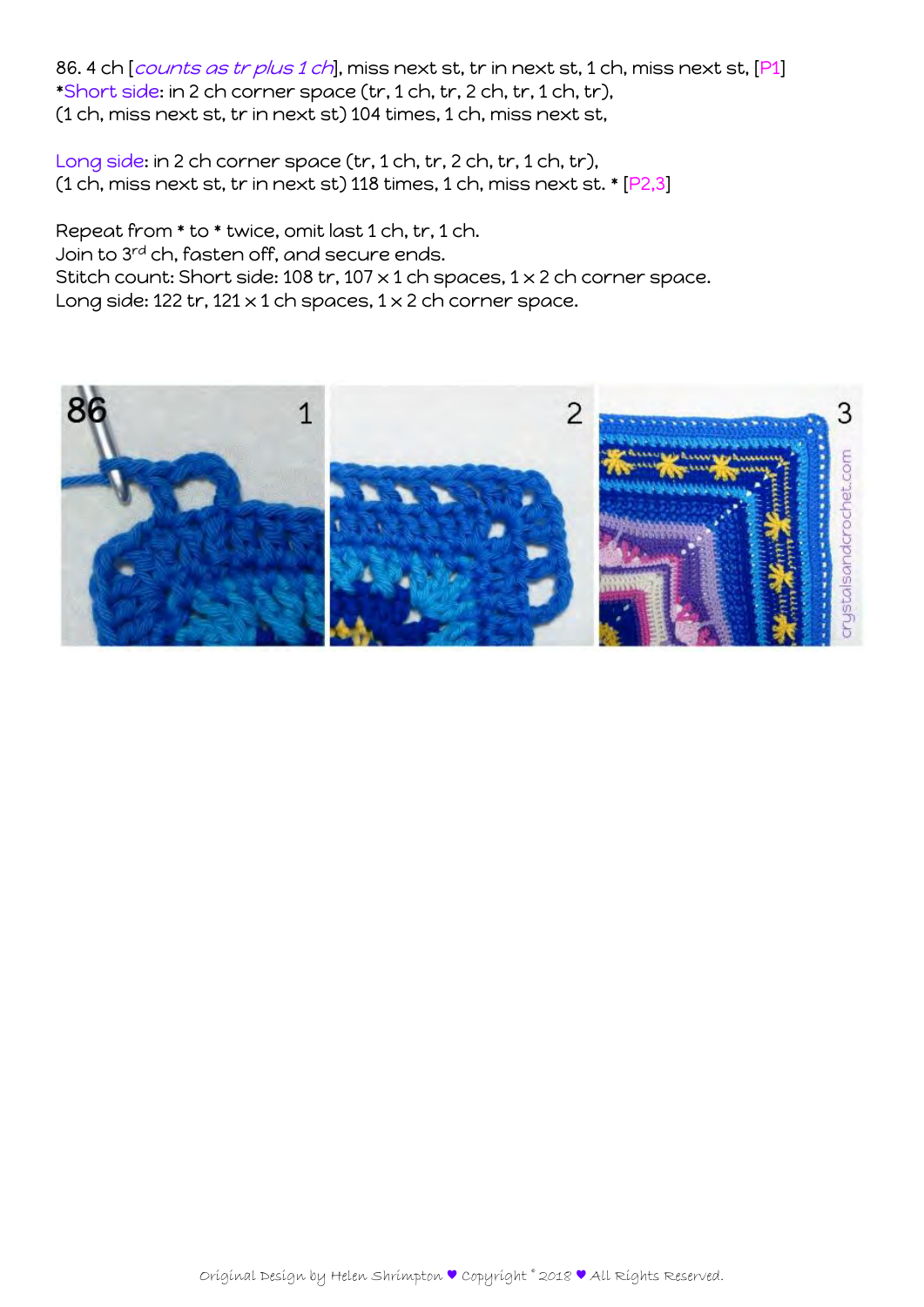## 87. Join with a standing bpdc around last st of any long side, [P1]

\*Short side: in 2 ch corner space (dc, 2 ch, dc), bpdc around next st, working in front of 1 ch space trtr in 2 ch space R85, [P2] (bpdc around next st, working in front of 1 ch space trtr in missed st R85)105 times,[P3]

bpdc around next st, working in front of 1 ch space trtr in 2 ch space R85, bpdc around next st,

## Long side: in 2 ch corner space (dc, 2 ch, dc),

bpdc around next st, working in front of 1 ch space trtr in 2 ch space R85, (bpdc around next st, working in front of 1 ch space trtr in missed st R85) 119 times, bpdc around next st, working in front of 1 ch space trtr in 2 ch space R85, bpdc around next st. \* [P4,5]

Repeat from \* to \* twice, omit last bpdc. Join to standing bpdc, fasten off, and secure ends. Stitch count: Short side: 2 dc, 108 bpdc, 107 trtr, 1 x 2 ch corner space. Long side: 2 dc, 122 bpdc, 121 trtr,  $1 \times 2$  ch corner space.

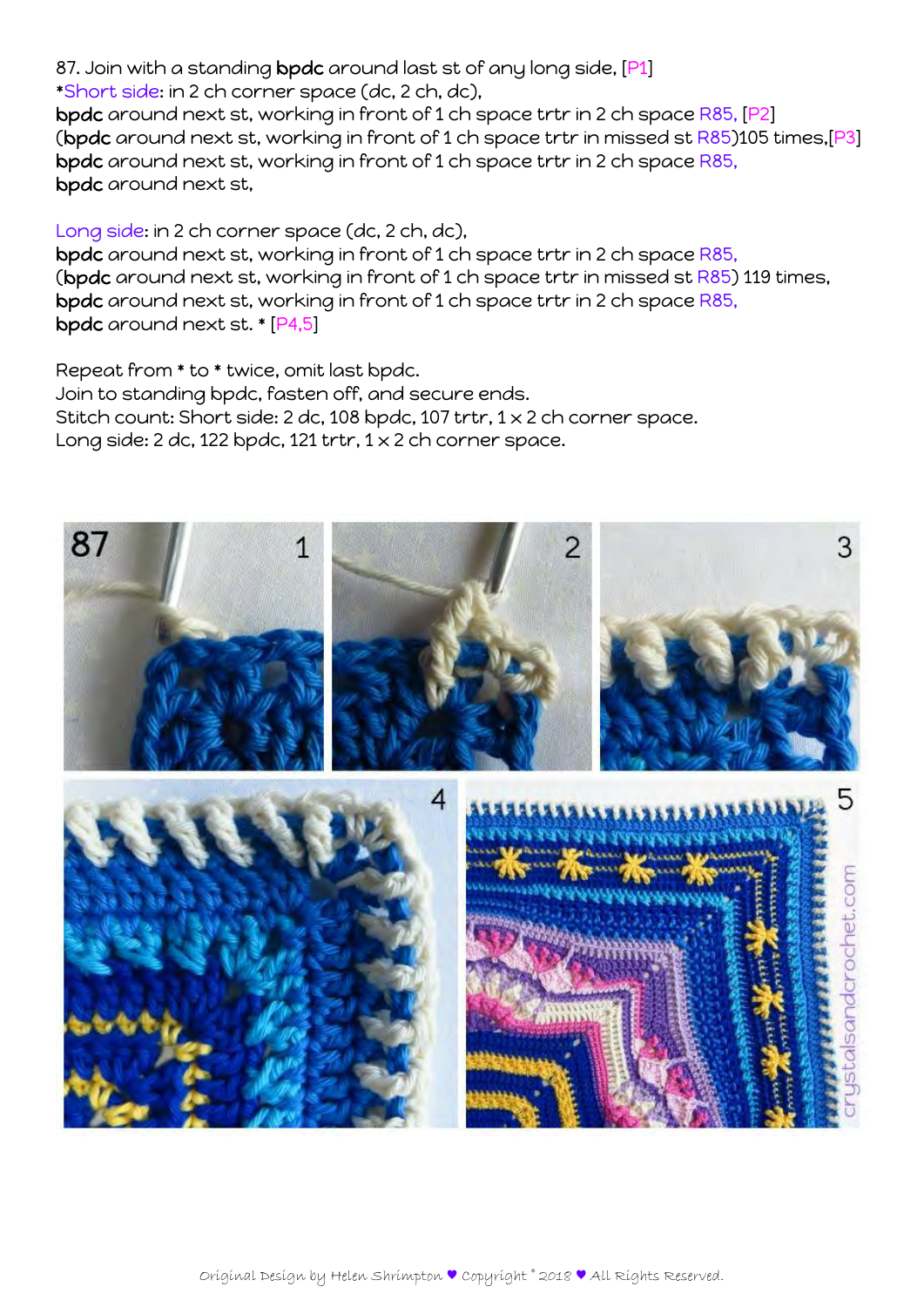88. Join with a standing tr in last st of any long side, [P1] \*Short side: in 2 ch corner space (2 tr, 2 ch, 2 tr), tr in next 217 sts,

Long side: in 2 ch corner space (2 tr, 2 ch, 2 tr), tr in next 245 sts. \* [P2,3]

Repeat from \* to \* twice, omit last tr. Join to standing tr, fasten off, and secure ends. Stitch count: Short side: 221 tr, 1 x 2 ch corner space. Long side: 249 tr,  $1 \times 2$  ch corner space.



89. Join with a standing dc in last st of any long side, [P1] \*Short side: in 2 ch corner space (dc, 2 ch, dc), miss next st, dc in next 220 sts,

Long side: in 2 ch corner space (dc, 2 ch, dc), miss next st, dc in next 248 sts. \* [P2,3]

Repeat from \* to \* twice, omit last dc. Join to standing dc with a sl-st. Stitch count: Short side: 222 dc, 1 x 2 ch corner space. Long side: 250 dc,  $1 \times 2$  ch corner space.